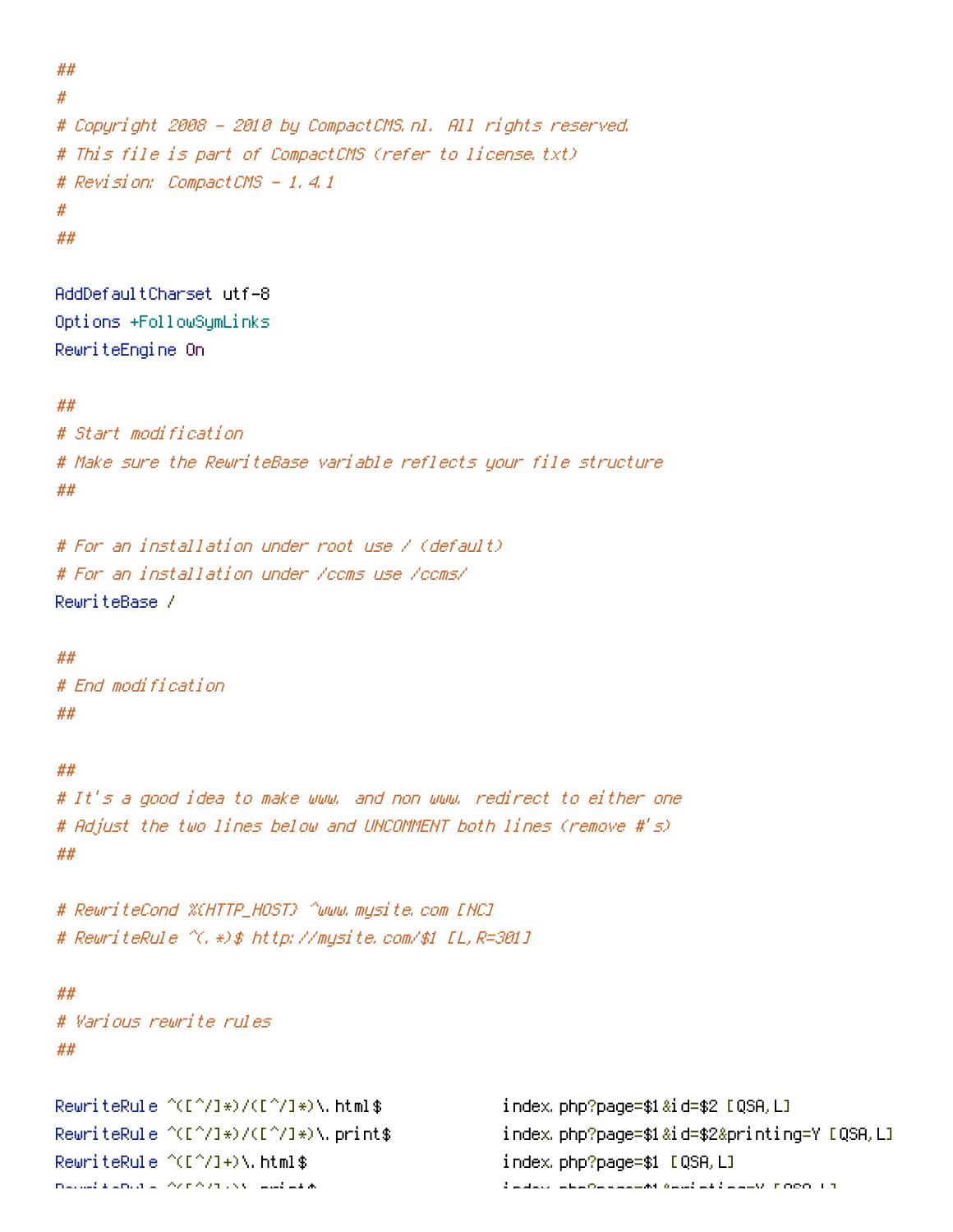RewriteRule ^([^/]+)\.print\$ index.php?page=\$1&printing=Y [QSA,L] RewriteRule ^lib/includes/js/([^/]+\.js)\$ lib/includes/combine.inc.php? type=javascript&files=\$1 [L] RewriteRule ^admin/img/styles/([^/]+\.css)\$ lib/includes/combine.inc.php? type=css&files=\$1 [L] # pull EVERY OTHER JS/CSS file through combine as well: that's our generic cacher/compressor/optimizer RewriteRule ^(,+)/([^/]+\.js)\$ lib/includes/combine.inc.php? type=javascript&files=\$2&jsdir=\$1 [L] RewriteRule  $\hat{C}$ . +)/([ $\hat{C}$ ]+\.css)\$ lib/includes/combine.inc.php? type=css&files=\$2&cssdir=\$1 [L] RewriteRule ^sitemap\.xml\$ index.php?page=sitemap [L]

# ## # Security measures ## RewriteCond %{QUERY\_STRING} (.\*)(http|https|ftp):\/\/(.\*)  ${\sf RewriteRule}~^\sim(.,+)$ \$ - [F]

<IfModule mod\_security.c> SecFilterEngine On SecFilterDefaultAction "deny, log, status: 403" SecFilterScanPOST On SecFilterCheckURLEncoding On SecFilterCheckUnicodeEncoding Off </IfModule>

## ##

# The lines below improve loading times for the administration, following the best practice

# rules from: http://developer.yahoo.com/performance/rules.html. Note that both the Apache # modules mod\_deflate and mod\_headers are required for this to work. Falls back nicely if # not enabled.

```
##
```

```
<IfModule mod_deflate.c>
    SetOutputFilter DEFLATE
</IfModule>
```
<IfModule mod\_headers.c>

Header set Cache-Control "public"

<FilesMatch "\.(ico|pdf|flv|jpg|jpeg|png|gif|swf|mp3|mp4)\$">